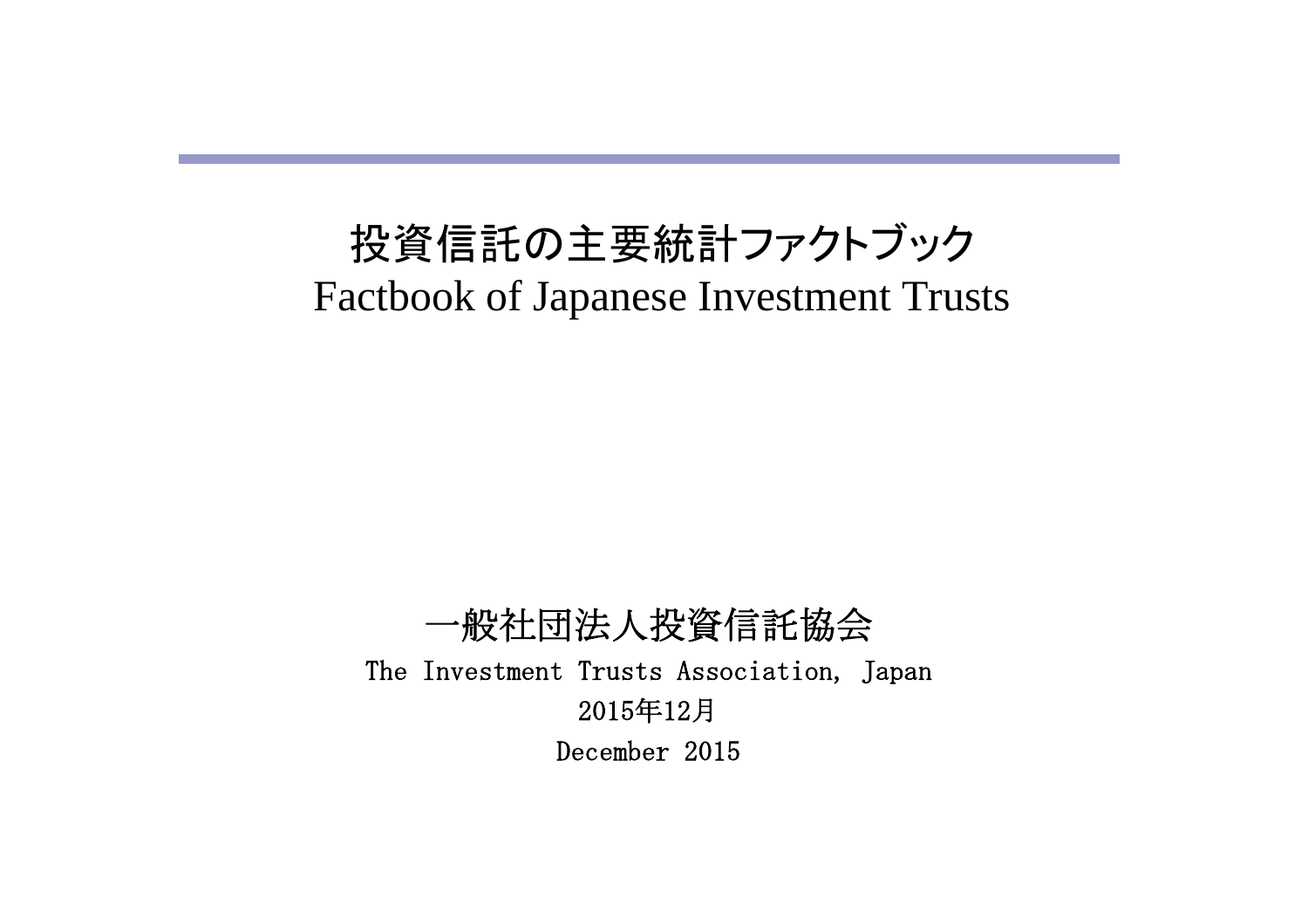#### 目 次

#### Ⅰ投資信託市場動向

Trend of Japanese Investment Trusts

1. 投資信託の全体像 Total Net Assets-Structure of Investment Trusts・・・・・・・・・・1 2. 契約型公募投信の純資産総額の推移 Total Net Assets of Publicly Offered Investment Trusts ・・・・・・・・・・ 2 3. 契約型公募投信の新規設定・償還・運用中ファンドの本数 Number of Newly Launched Funds, Redeemed Funds and Currently-Managed Funds / Publicly Offered Investment Trusts ・・・・・・・・・・ 3 4.公募株式投信の資金・運用増減額 Amount of Assets Flow and Management Results of Publicly Offered Stock Investment Trusts ・・・・・・・・・・ 4 5. 公募株式投信の新規設定・償還・運用中ファンドの本数 Number of Newly Launched Funds, Redeemed Funds and Currently-Managed Funds / Publicly Offered Stock Investment Trusts ・・・・ 5 6.株式投信の商品分類別内訳 The Figures of Publicly Offered Stock Investment Trusts by Investment Objectives ・・・・・・・・・・ 6 7. 1ファンドあたり平均運用資産残高 Average Net Assets per Fund・・・・・・・・・・ 7 8.毎月決算型ファンドの純資産総額と株式投信に占める割合 Total Net Assets of Monthly Payout Funds and Percentage of Monthly Payout Funds in Publicly Offered Stock Investment Trusts ・・8 9.公募投信・株式投信に占める外貨建純資産比率の推移 Percentage of Foreign Currency-Denominated Assets in Publicly Offered Investment Trusts and Publicly Offered Stock Investment Trusts ・・9 10.公募株式投信における国内株式への投資比率 Percentage of Domestic Shares in Publicly Offered Stock Investment Trusts •••••••••••• 10 11.公募株式投信の販売態別純資産残高とシェア Total Net Assets and Share of Publicly Offered Stock Investment Trusts by Distribution Channels ・・・・・・・・・・ 11 12.ETFの純資産総額と本数 The Number and Total Net Assets of ETFs  $\cdots$   $\cdots$  12 13.上場REITの純資産総額 Total Net Assets of Listed REITs ・・・・・・・・・・ 13 14.確定拠出年金(DC)向けファンドの市場規模(推計) Total Net Assets of Investment Trusts For Defined Contribution Pension Plan・・・・・・・・・・・・・14 15.ラップ向けファンドの市場規模(推計) Total Net Assets of Investment Trusts For Wrap Account・・・・・・・・・・・・・15 16. 契約型私募投信の純資産総額の推移 Total Net Assets of Privately Placed Investment Trusts ・・・・・・・・・・ 16 17.主要国における個人金融資産構成の比率 Ratio of Individual Financial Assets Structure in the Major Countries ・・・・・・・・・・ 17 18.投資信託の世界統計 World Statistics of Investment Funds ・・・・・・・・・・ 18

#### Ⅱ業界の概況

Outline of Industry

#### 19.協会会員数等の推移

The Number of Member Companies of JITA  $\cdots$  19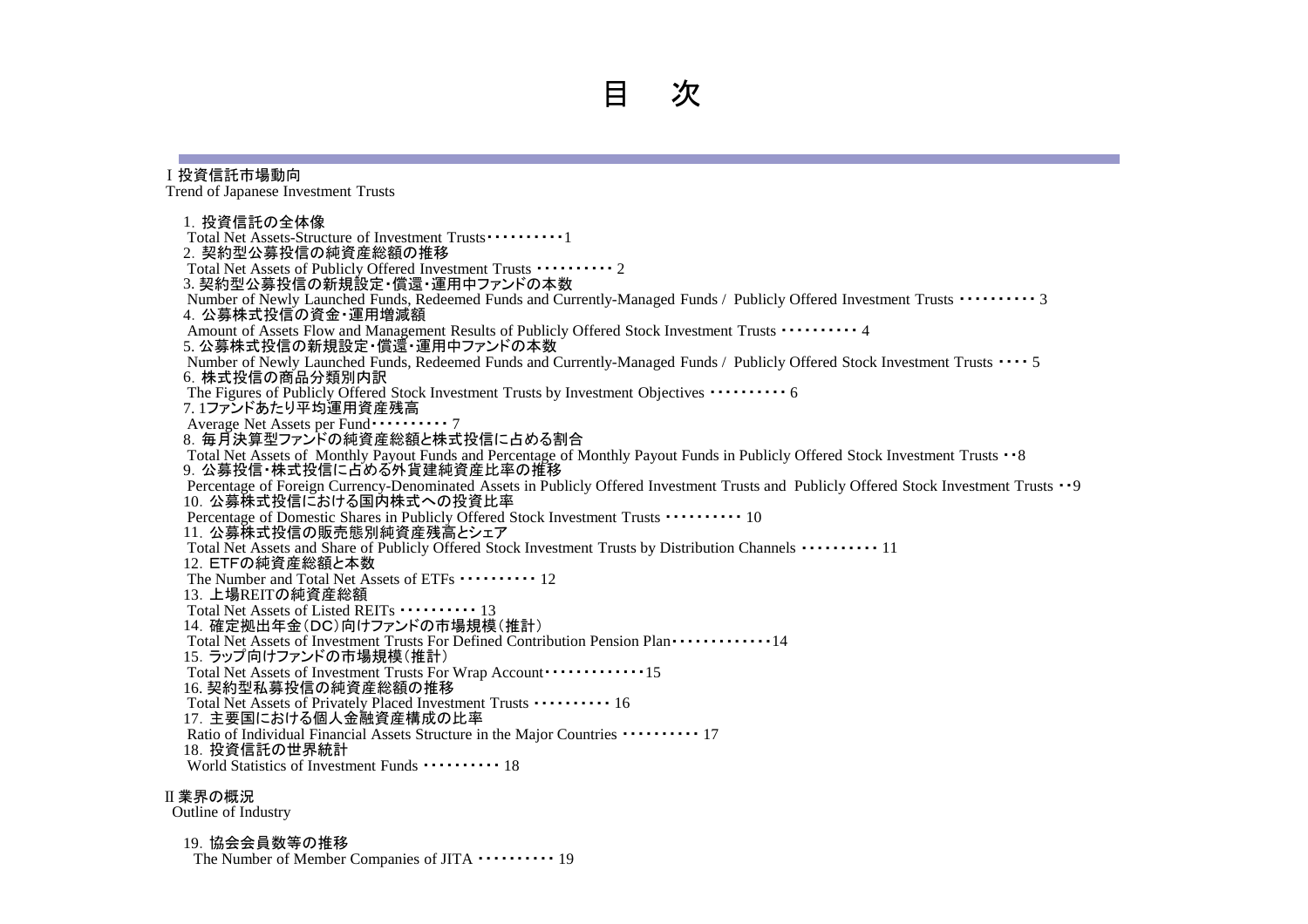#### 1. 投資信託の全体像 Total Net Assets-Structure of Investment Trusts

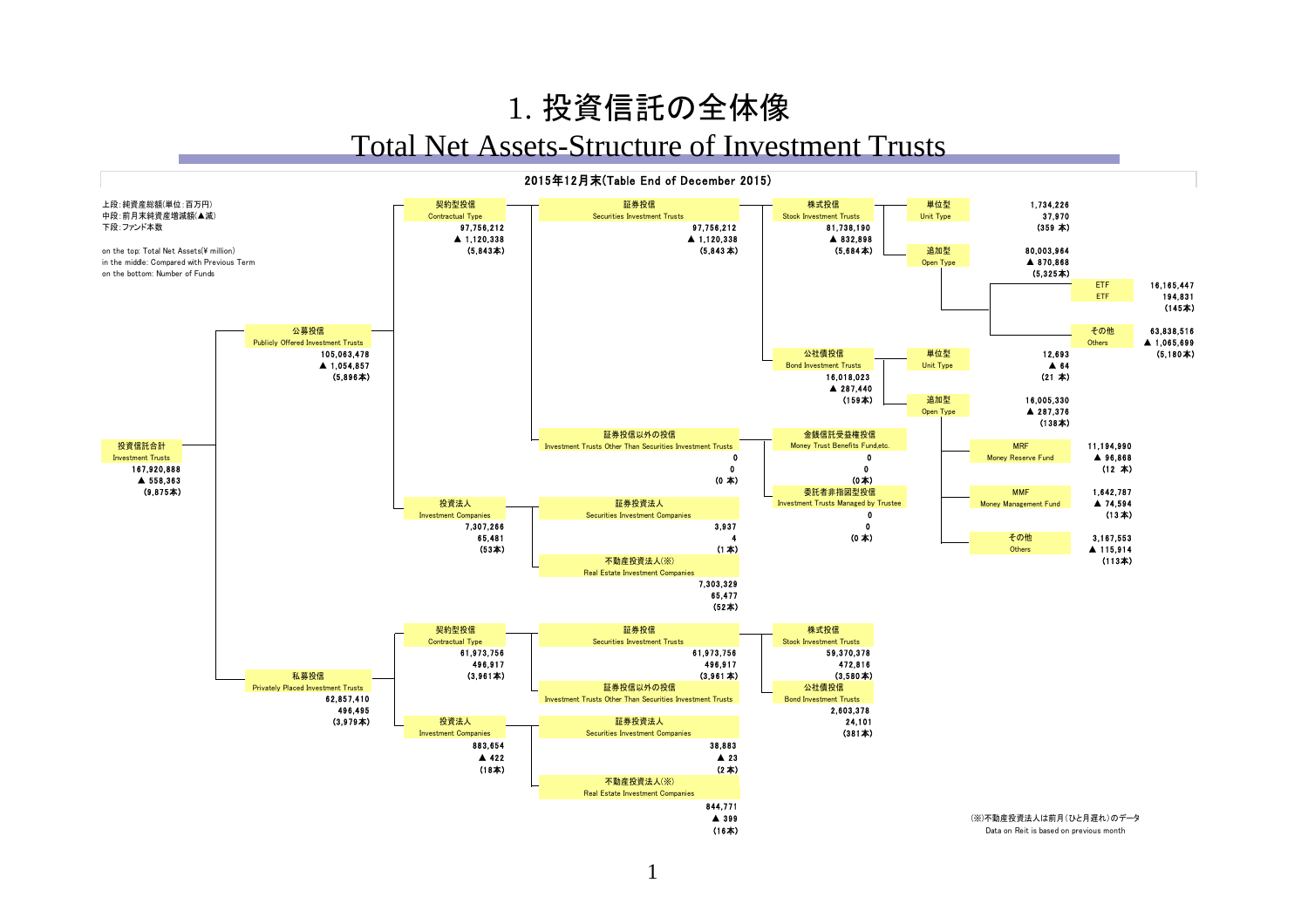#### 2. 契約型公募投信の純資産総額の推移 Total Net Assets of Publicly Offered Investment Trusts

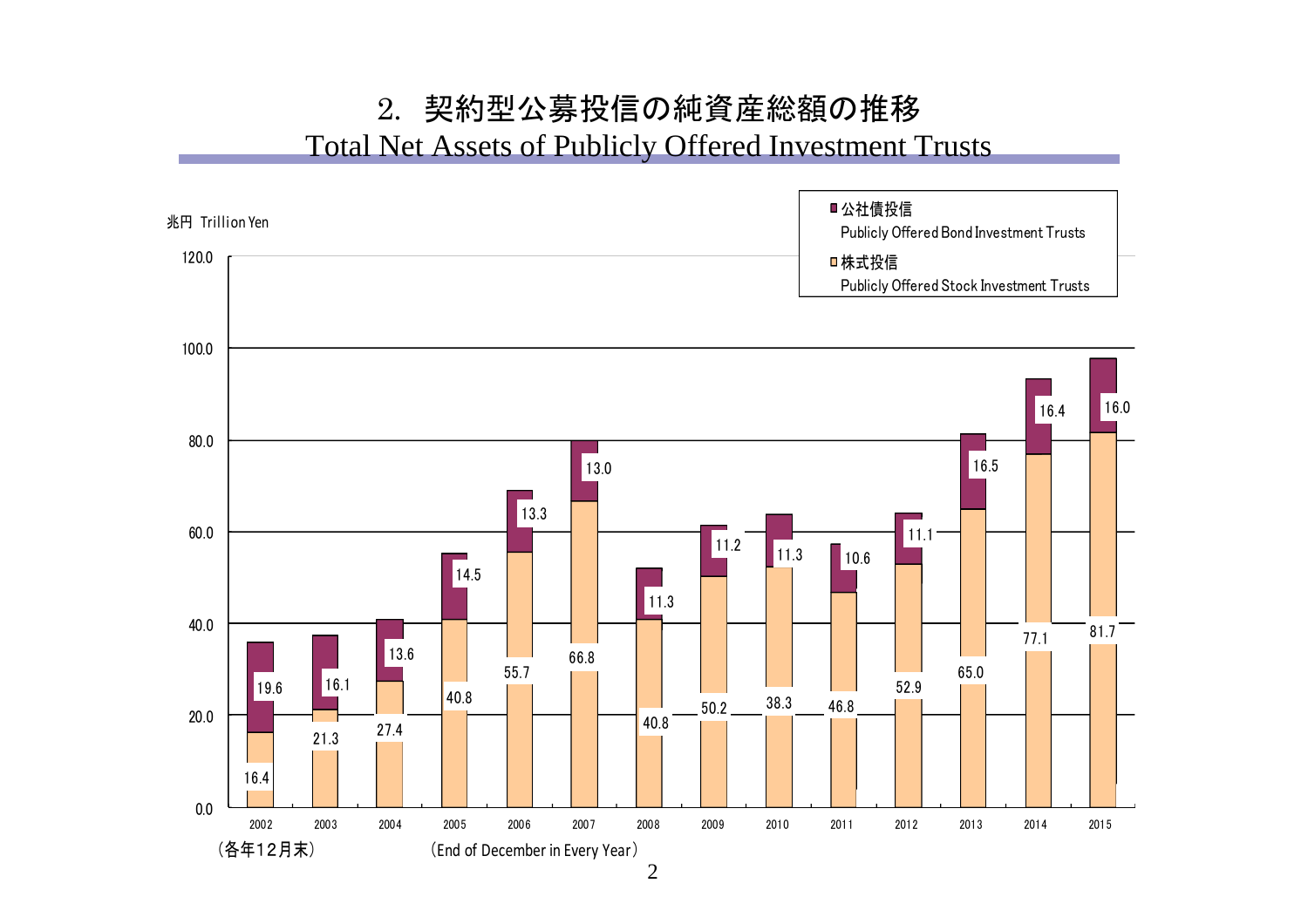#### 3. 契約型公募投信の新規設定・償還・運用中ファンドの本数

Number of Newly Launched Funds, Redeemed Funds and Currently-Managed Funds / Publicly Offered Investment Trusts



<sup>(</sup>各年12月末) End of December in Every Year

新規設定・償還本数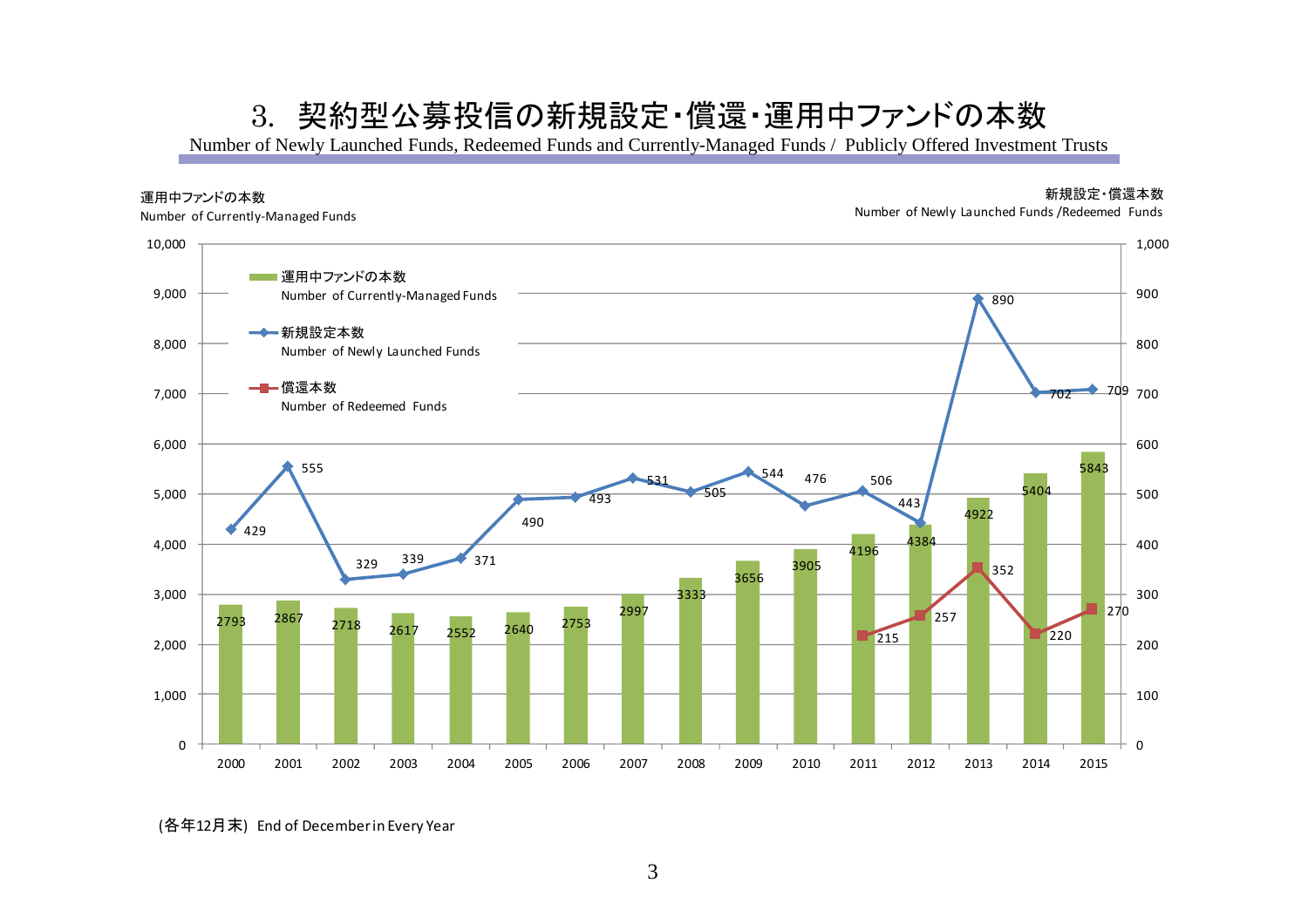#### 4. 公募株式投信の資金・運用増減額

Amount of Assets Flow and Management Results of Publicly Offered Stock Investment Trusts

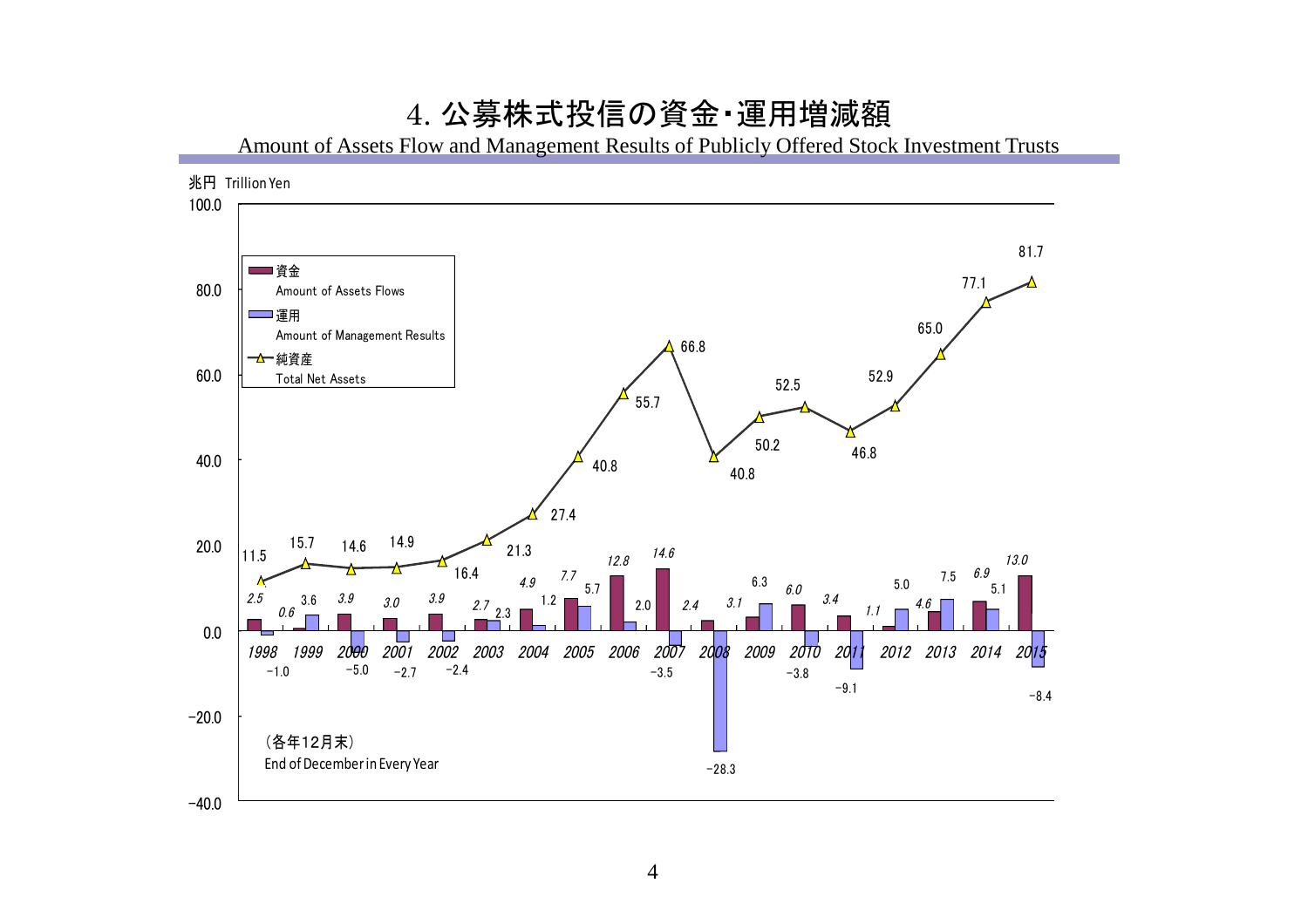### 5. 公募株式投信の新規設定・償還・運用中ファンドの本数

Number of Newly Launched Funds, Redeemed Funds and Currently-Managed Funds / Publicly Offered Stock Investment Trusts



<sup>(</sup>各年12月末) End of December in Every Year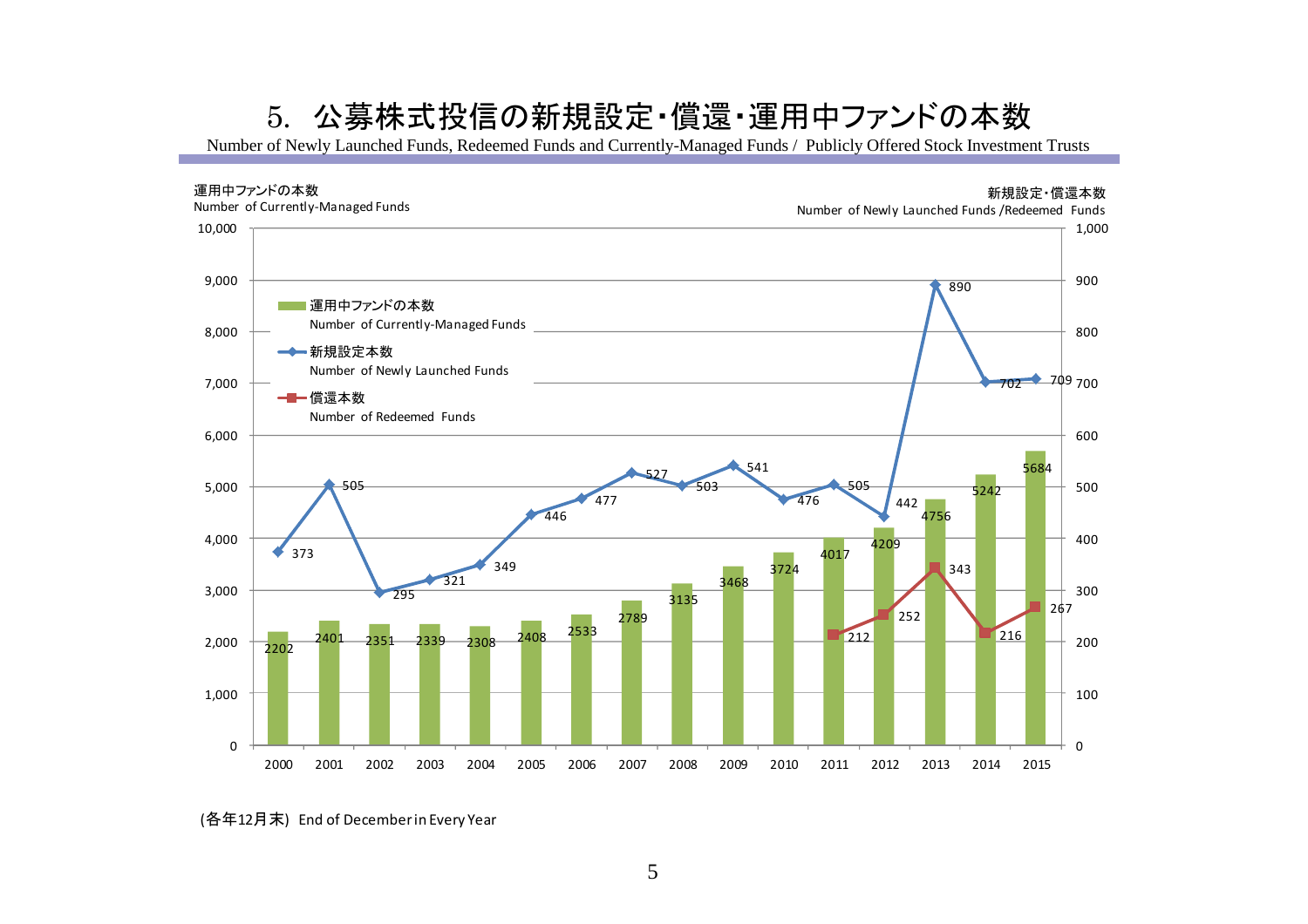#### 6. 株式投信の商品分類別内訳

The Figures of Publicly Offered Stock Investment Trusts by Investment Objectives

2015年12月末(Table End of December 2015) 地域 Area 資産 Assets 株式 <sub>Stock</sub> | 1,683,986 | 656,787 | 2.5| 3,448 | 1,023,751 | 34,619 | ▲788,703 | 235,048 | 0.9 | 26,181,760 | 991 債券 <sub>Bond</sub> | 168,432 | 137,890 | 4.8 | 1 | 30,541 | 1,955 | 11,199 | 41,740 | 1.4 | 2,924,082 | 235 不動産投信 Real Estate Investment Trusts │ 122,601│ 85,900│ 2.5│ 0│ 36,701│ 21,258│ 12,23,911│ 12,790│ 0.4│ 3,508,768│ 105 その他資産 Other Assets 924 508 7.7 0 416 0 ▲80 336 5.1 6,967 7 資産複合 Asset Mix | 23,365 | 9,078 | 3.0 | 0 | 14,287 | 959 | ▲4,586 | 9,701 | 3.2 | 311,169 | 64 1,999,308 890,163 2.7 3,449 1,105,697 58,792 ▲806,082 299,615 0.9 32,932,746 1,402 株式 Stock 179,250 22,4,273 3.2 486 ▲45,508 42,400 ▲240,765 ▲286,273 ▲4.1 6,743,884 796 債券 Bond 268,619 468,639 3.1 482 ▲200,502 148,994 ▲490,989 ▲691,491 ▲4.6 14,495,628 1,234 不動産投信 Real Estate Investment Trusts 266.136 128.538 2.2 0 137.598 88.089 ▲4.595 44.595 0.8 5.889.690 175 その他資産 Other Assets │ 39,913 │ 49,430 │ 4.4 │ 4,505 │ ▲14,021 │ 3,981 │ ▲62,978 │ ▲77,000 │ ▲6.8 │ 1,051,836 │ 239 資産複合 Asset Mix 30,017 48,868 4.0 0 ▲18,851 10,514 ▲22,532 ▲41,383 ▲3.4 1,186,911 172 783,936 919,748 3.0 5,473 ▲141,285 293,978 ▲910,266 ▲1,051,551 ▲3.5 29,367,949 2,616 株式 <sub>Stock</sub> 368,720 105,120 2.7 0 263,600 26,526 ▲112,259 151,340 3.9 4,042,824 291 債券 <sub>Bond</sub> | 121,110 85,456 | 2.2 | 1,117 | 34,537 | 19,674 | ▲86,103 | ▲51,566 | ▲1.3 | 3,833,566 | 315 不動産投信 Real Estate Investment Trusts 90,159 55,912 2.0 4.247 40.375 ▲52,186 ▲17,939 ▲0.6 2.837.225 80 その他資産 Other Assets | 40,348 | 26,027 | 2.2 | 6,905 | 7,416 | 2,538 | ▲0.799 | ▲9,292 | ▲0.8 | 1,197,568 | 190 資産複合 <sub>Asset</sub> <sub>Mix</sub> | 194,305 | 166,326 | 2.2 | 4,979 | 22,999 | **△**176,504 | ▲176,504 | ▲153,505 | ▲2.0 | 7,526,311 | 790 814,641 438,842 2.2 13,001 362,799 112,786 ▲443,761 ▲80,962 ▲0.4 19,437,495 1,666 3,597,885 2,248,752 2.7 21,923 1,327,211 465,556 ▲2,160,109 ▲832,898 ▲1.0 81,738,190 5,684 1,107,904 1,092,193 2.8 2,895 12,816 449,056 ▲1,145,829 ▲1,133,013 ▲2.9 37,340,837 1,571 873,607 881,344 3.2 2,901 ▲10,638 286,935 ▲976,074 ▲986,712 ▲3.6 26,714,397 2,047 日経225 NIKKEI225 593,470 171,945 1.9 0 421,525 301 ▲314,405 107,121 1.2 9,064,373 74 TOPIX TOPIX 286,153 67,924 1.0 0 218,228 1 ▲141,266 76,962 1.1 7,124,659 68 その他 Others | 383,494 | 193,652 | 2.5 | 1,459 | 188,383 | 12,568 | ▲156,470 | 31,913 | 0.4 | 7,774,478 | 555 1,263,117 433,521 1.8 1,459 828,137 12,870 ▲612,141 215,996 0.9 23,963,510 697 925,651 261,436│ 1.6│ 0│ 664,215│ 392│ ▲469,384│ 194,831│ 1.2│ 16,165,447│ 145 ブル・ベア型 Bull/Bear 204,373 134,186 30.2 0 70,187 0 ▲31,022 39,164 8.8 483,509 98 条件付運用型 Conditional Management │ 216│ 0.3│ 4,505│ ▲4,721│ ▲22│ ▲4,743│ ▲6.9│ 64,355│ 28 ロング・ショート型 Long/Short 12,259 9,822 2.1 0 2,437 74 ▲3,735 ▲1,298 ▲0.3 456,715 75 その他型 Others | 1,670 | 3,752 | 5.4 | 0 | ▲2,083 | ▲2,502 | ▲4,585 | ▲6.6 | 64,942 | 23 (単位 : 百万円 ; ¥ million) 項目 ITEMS 設定額 Sales  $(A)$ 解約額 Repurchases (B) 解約率 Rate of Repurchase 償還額 **Redemptions**  $\overline{(\mathbf{C})}$ 差引増減(▲)額  $(D) =$  $(A) - ( (B) + (C))$ 収益分配額 Profit Distributions 運用等増減(▲)額 Managed Results (E) 純資産増減(▲)額  $((D) + (E))$ 増減率 Rate of Change 純資産総額 Total Net Assets ファンド本数 Number of Funds インデックス Index ETF ETF 特殊型 Special Type 国内 Domestic 海外 Foreign 内外 InterNational 株式投信合計 Stock Investment Trusts 毎月決算型 Monthly Payout ファンドオブファンズ Fund of Funds

218,301 147,977 14.2 4,505 65,819 606 ▲37,282 28,538 2.7 1,069,521 224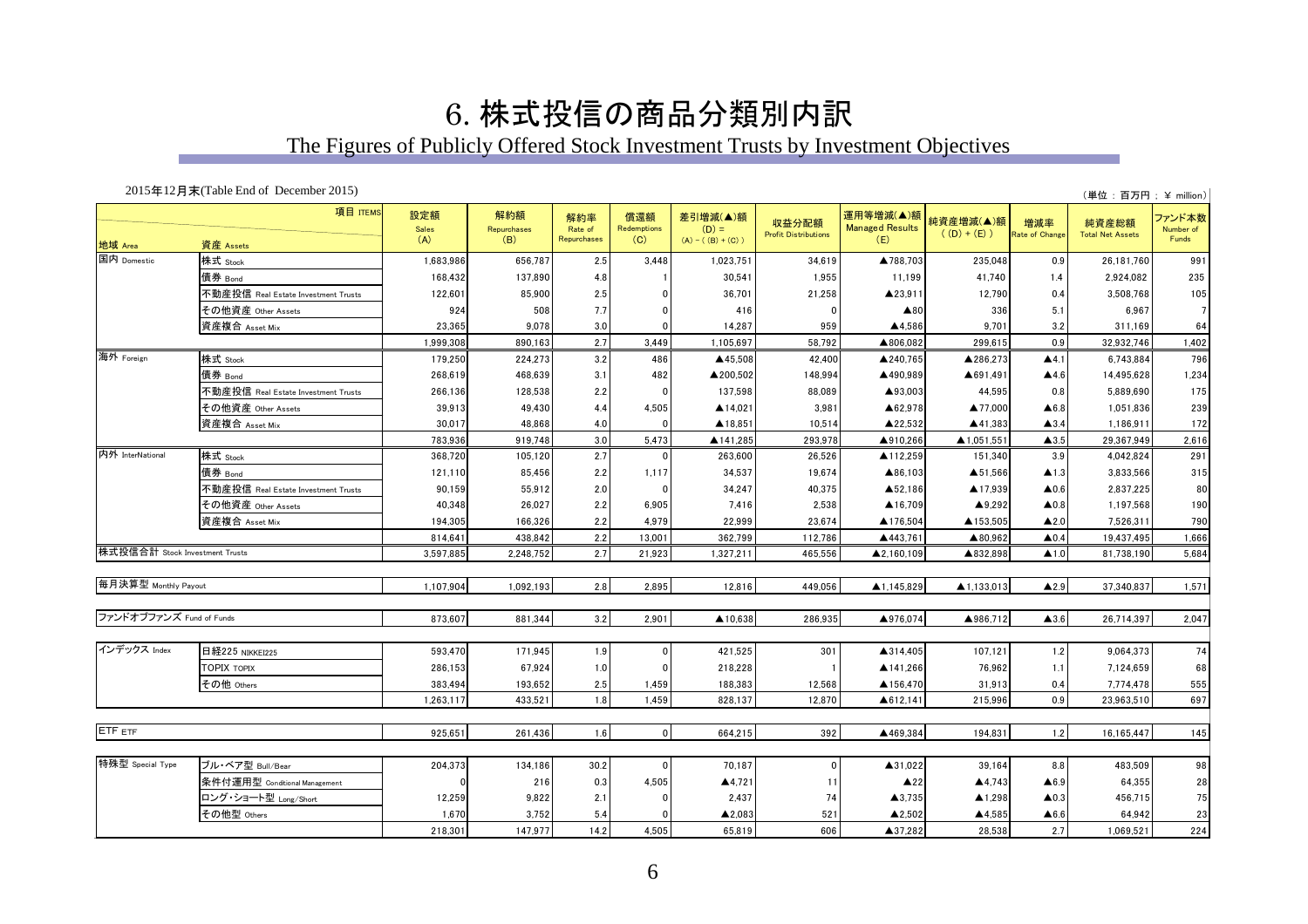### 7. 1ファンドあたり平均運用資産残高 Average Net Assets per Fund



各年12月末 End of Decemberin Every Year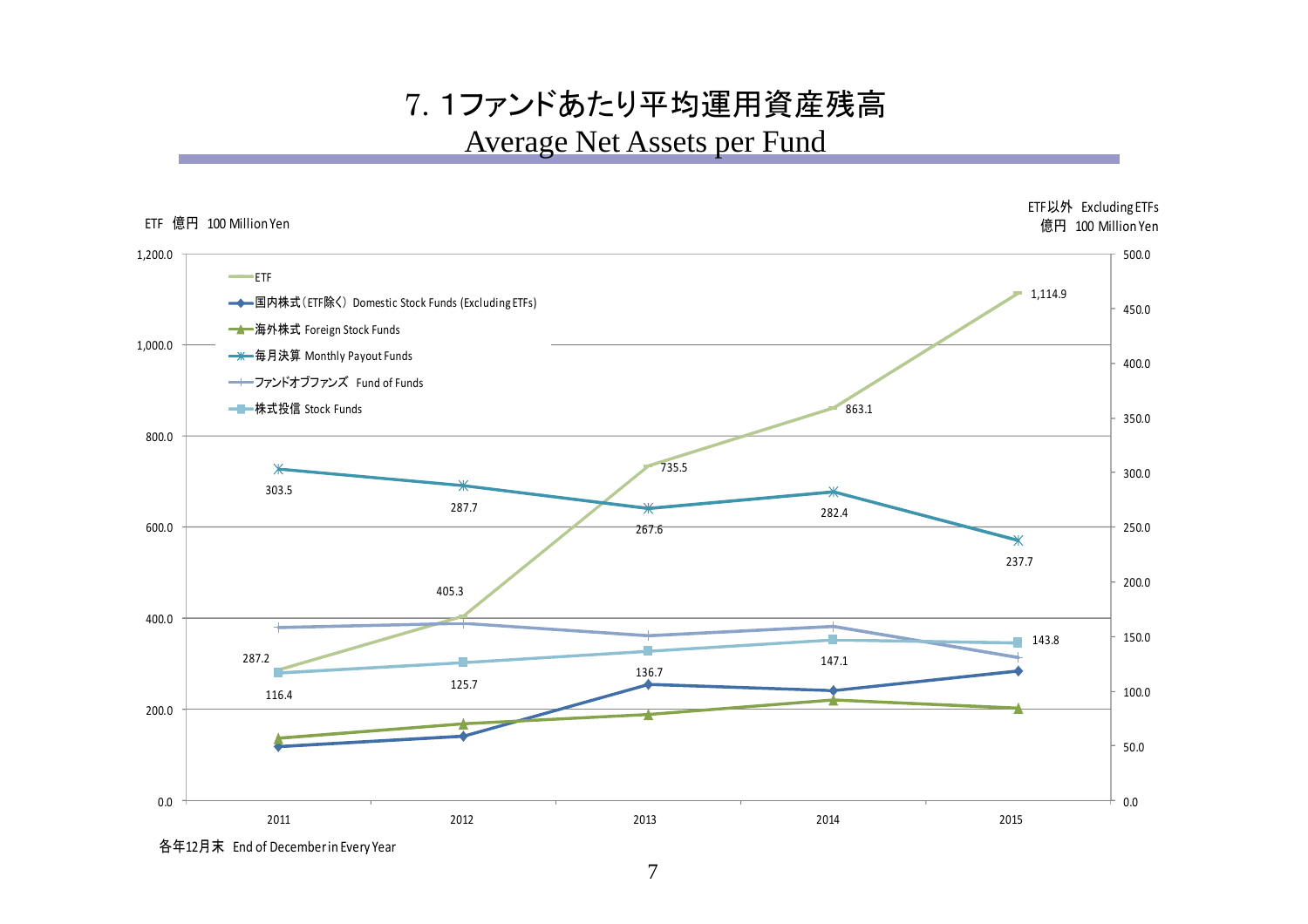#### 8. 毎月決算型ファンドの純資産総額と株式投信に占める割合

Total Net Assets of Monthly Payout Funds and Percentage of Monthly Payout Funds in Publicly Offered Stock Investment Trusts



**→■→割合** Percentage of Monthly Payout Funds in Publicly Offered Stock Investment Trusts

<u>■</u>■ETFを除いた割合 Percentage of Monthly Payout Funds in Publicly Offered Stock Investment Trusts(Excluding ETFs)

各年12月末 End of December in Every Year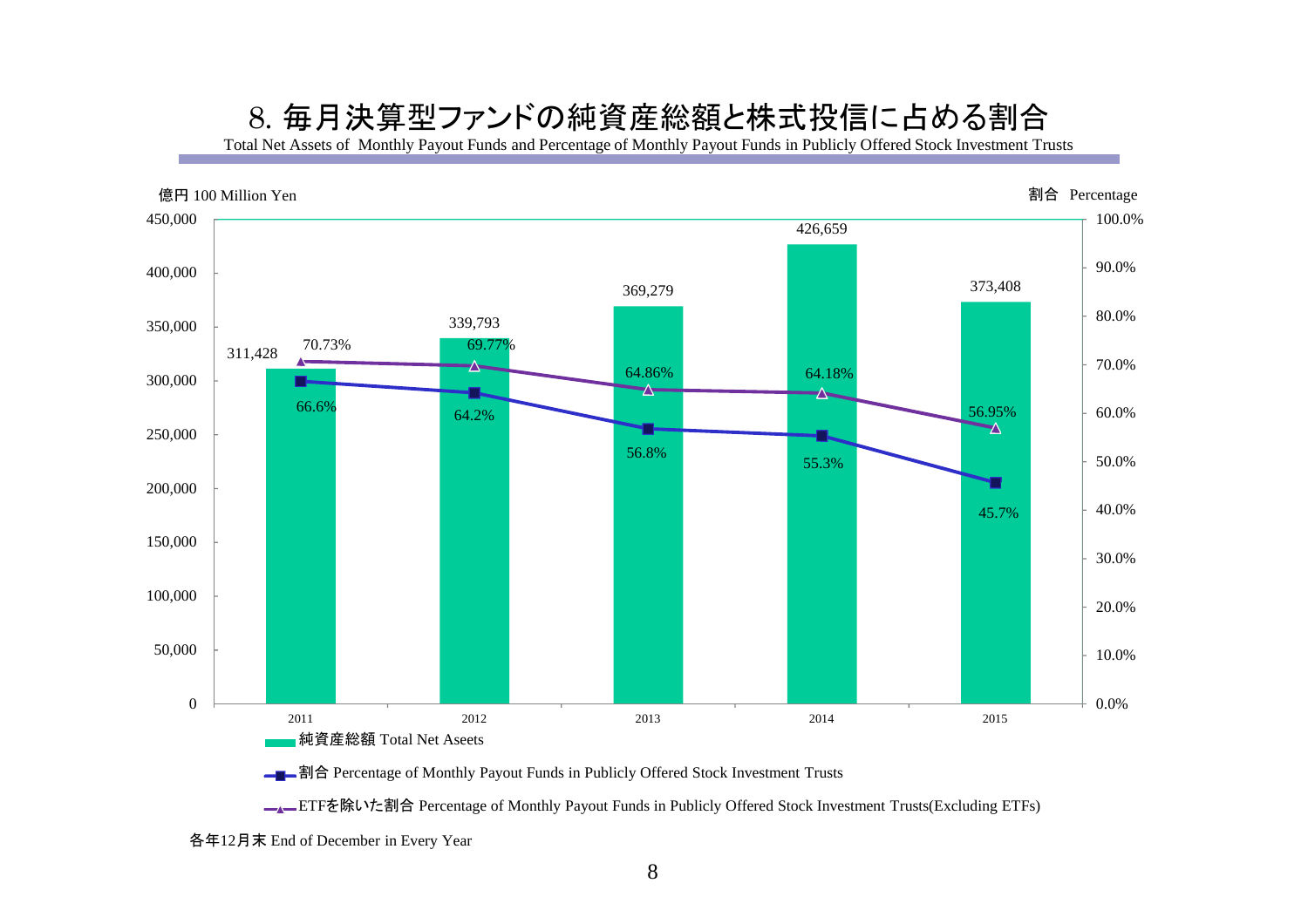#### 9. 公募投信・株式投信に占める外貨建純資産比率の推移

Percentage of Foreign Currency-Denominated Assets in Publicly Offered Investment Trusts and Publicly Offered Stock Investment Trusts



各年12月末 End of December in Every Year

(\*)外貨建純資産に円建て外国投資信託は含まれていない場合がある。

There are cases which Foreign Currency-Denominated Assets don't include Yen-denominated Off-Shore Funds Assets.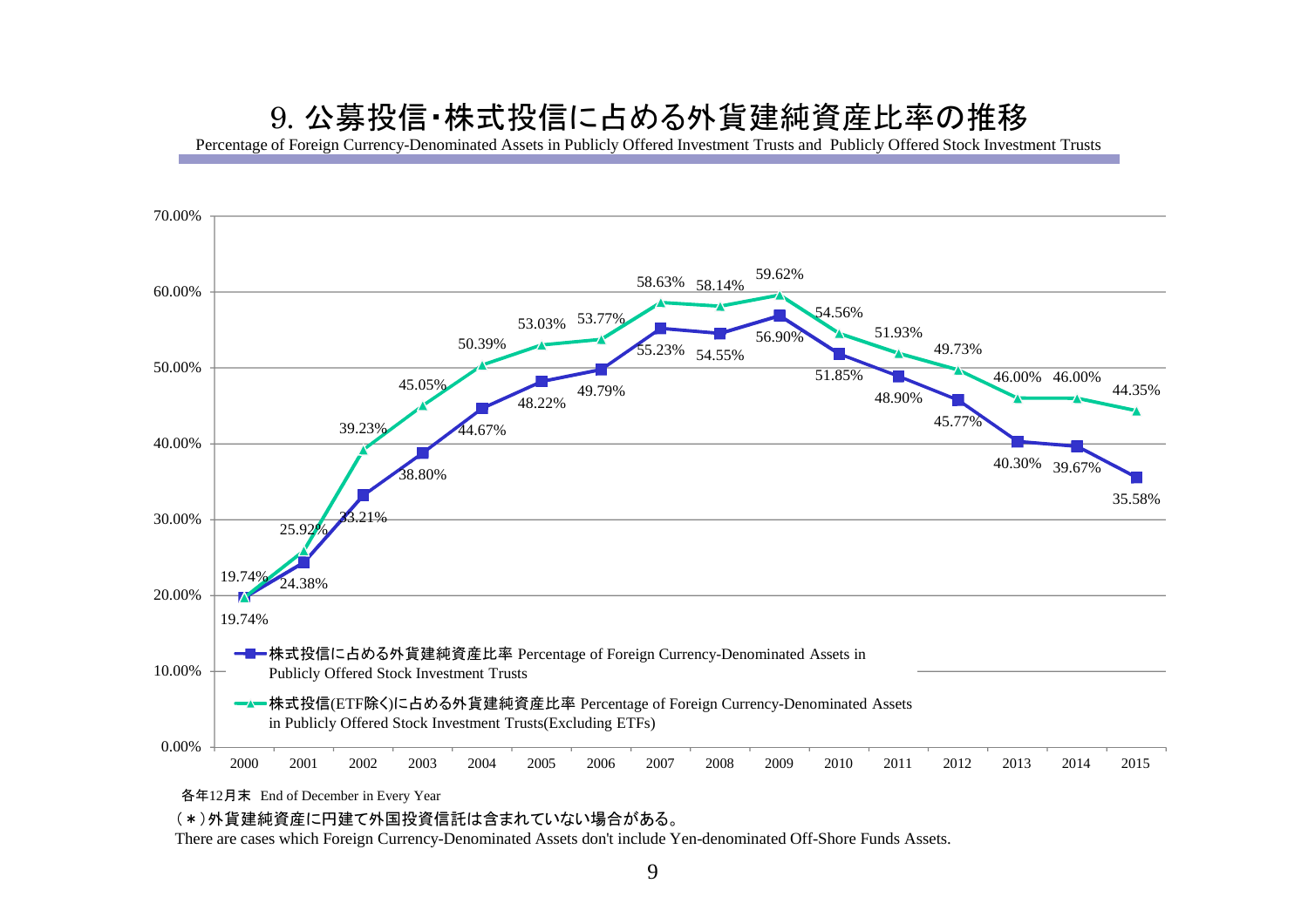#### 10. 公募株式投信における国内株式への投資比率の推移

Percentage of Domestic Shares in Publicly Offered Stock Investment Trusts

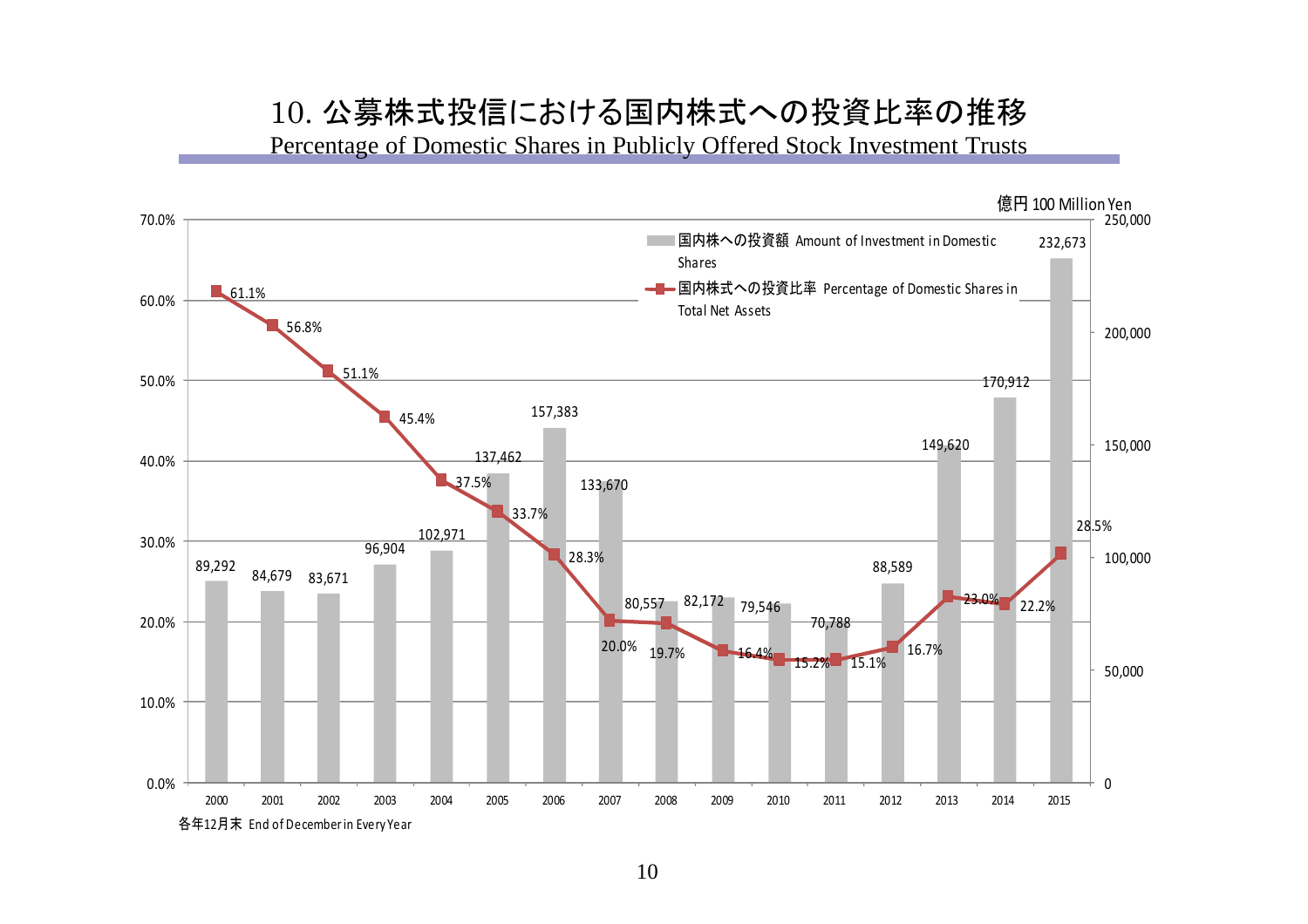## 11. 公募株式投信の販売態別純資産残高とシェア

Total Net Assets and Share of Publicly Offered Stock Investment Trusts by Distribution Channels



各年12月末 End of December in Every Year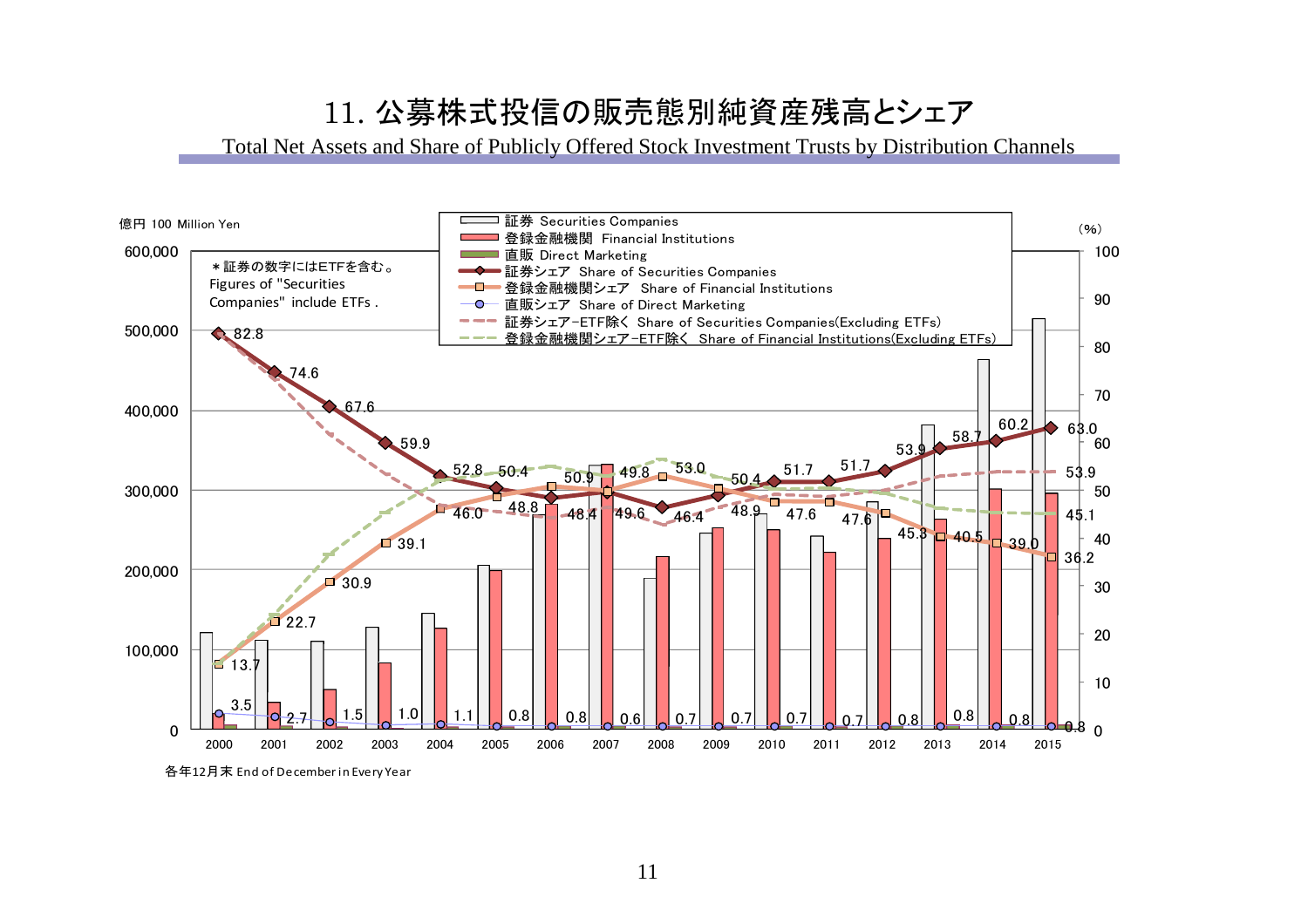#### 12. ETFの純資産総額と本数 The Number and Total Net Assets of ETFs



12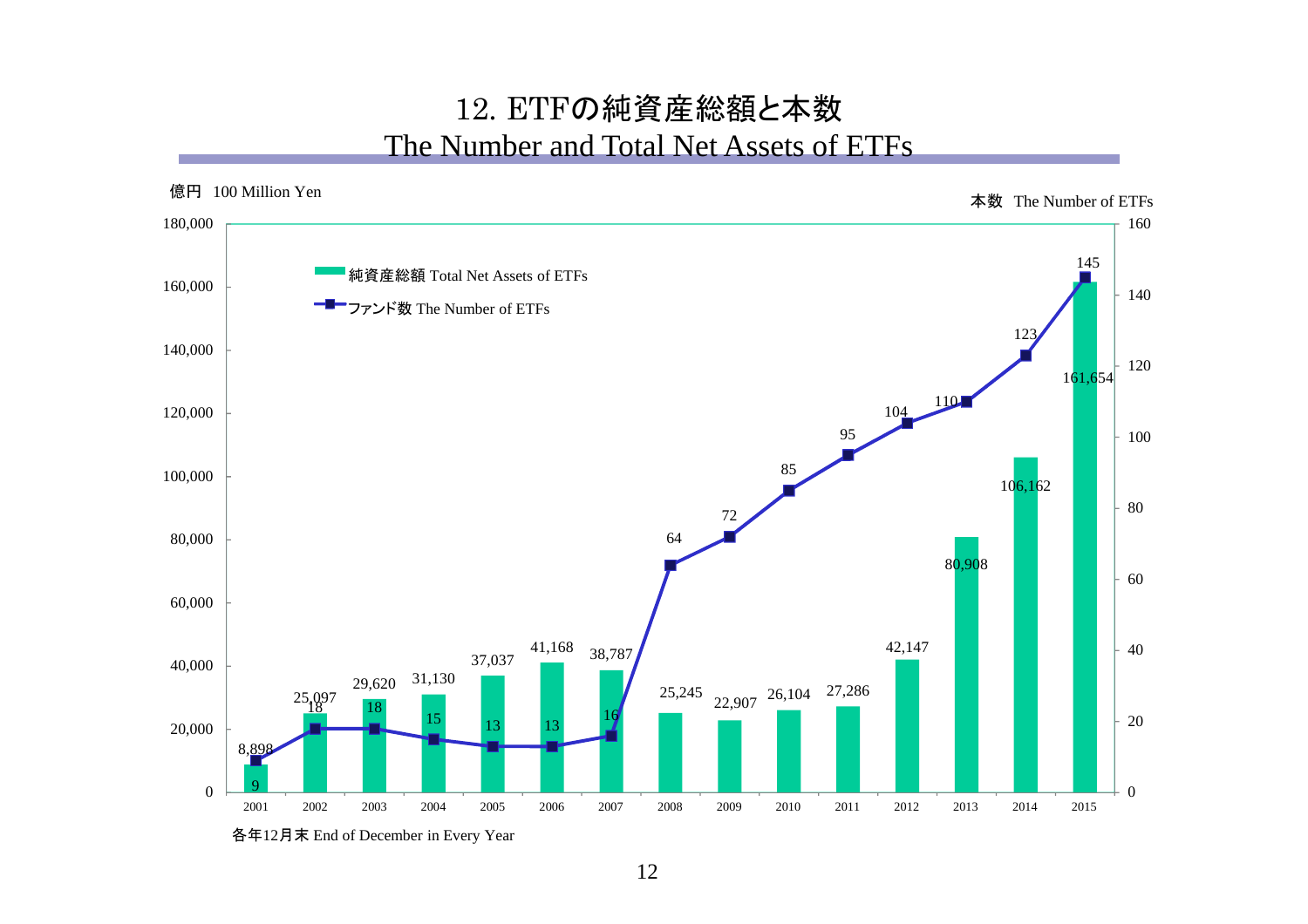#### 13. 上場REITの純資産総額 Total Net Assets of Listed REITs

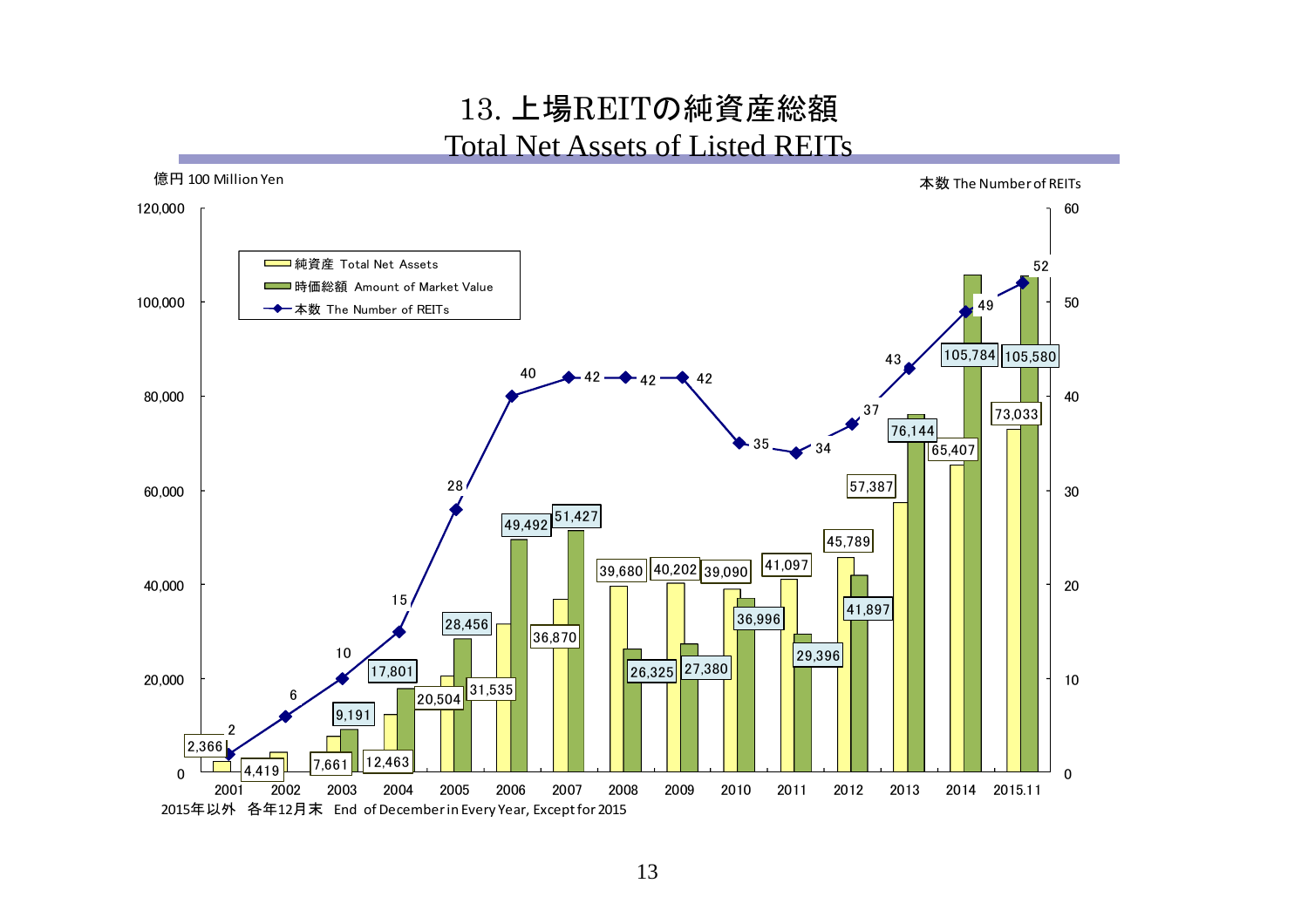#### 14. 確定拠出年金(DC)向けファンドの市場規模(推計) Total Net Assets of Investment Trusts For Defined Contribution Pension Plan



※データは推計ベースであり、その正確性を保証するものではなく、今後変更されることがあります。

The figures are based on estimated data, therefore, we don't ensure those accuracy. And the figures are subject to change in the future.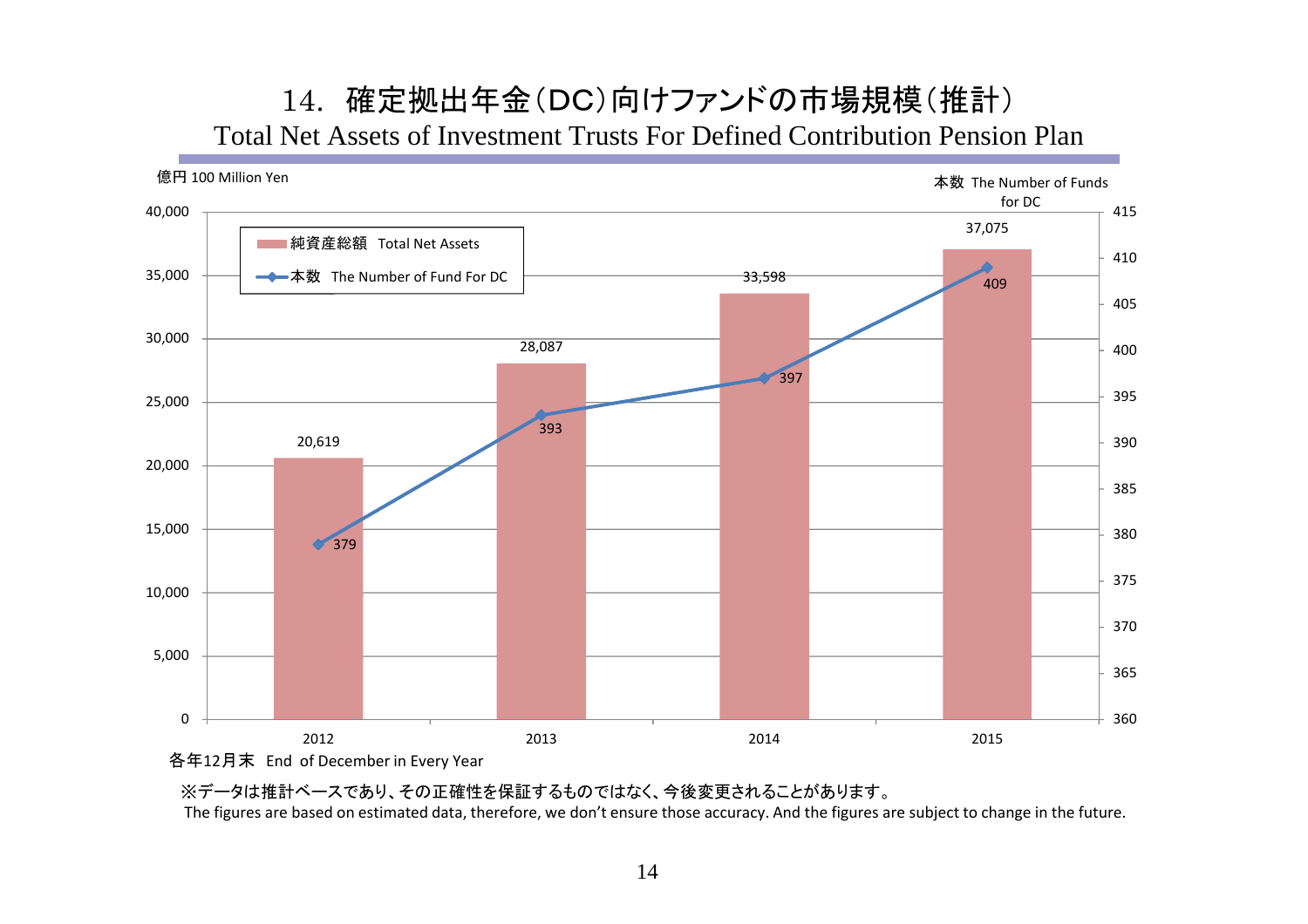### 15.ラップ向けファンドの市場規模(推計) Total Net Assets of Investment Trusts For Wrap Account



※データは推計ベースであり、その正確性を保証するものではなく、今後変更されることがあります。 The figures are based on estimated data, therefore, we don't ensure those accuracy. And the figures are subject to change in the future.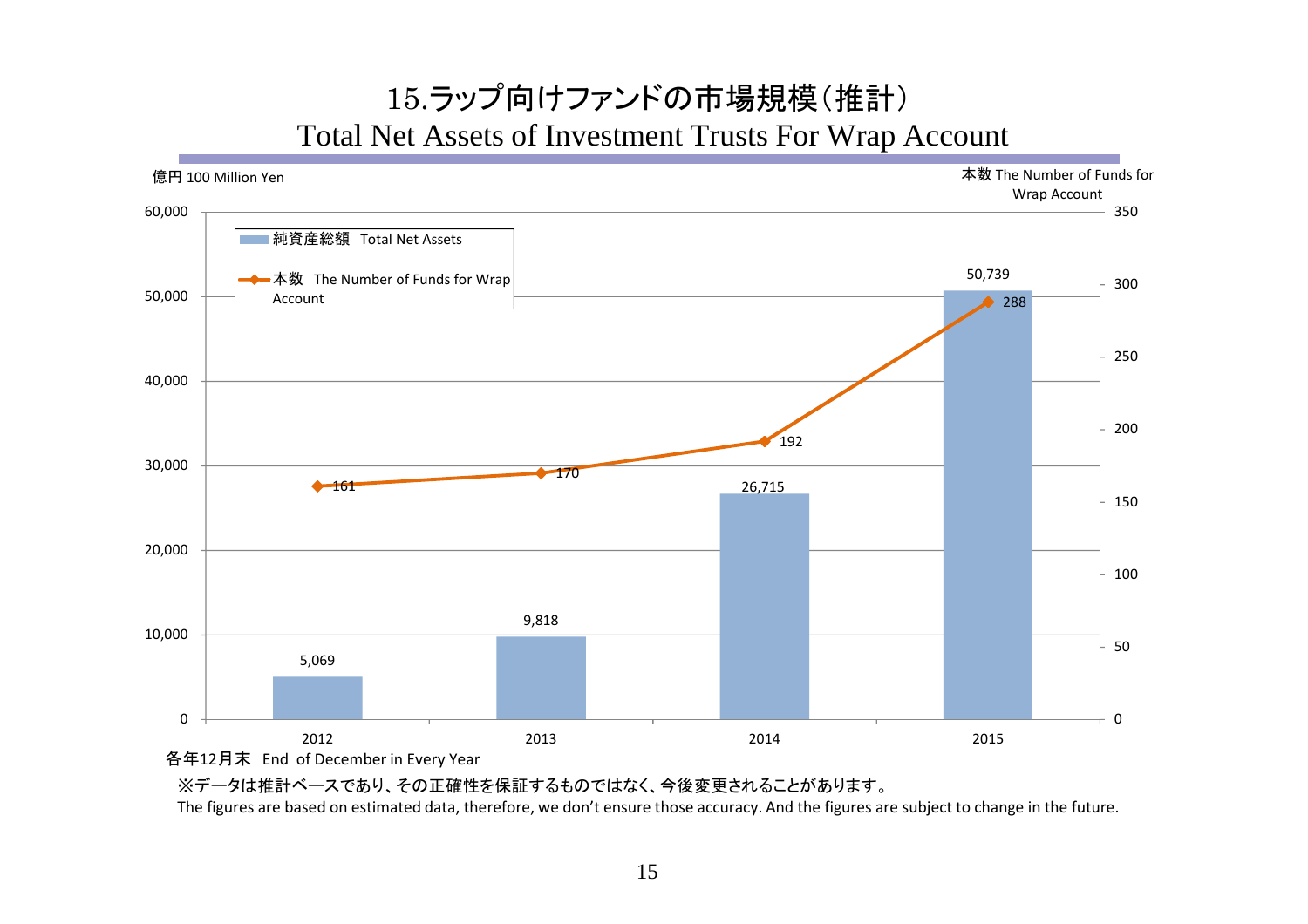#### 16. 契約型私募投信の純資産総額の推移 Total Net Assets of Privately Placed Investment Trusts

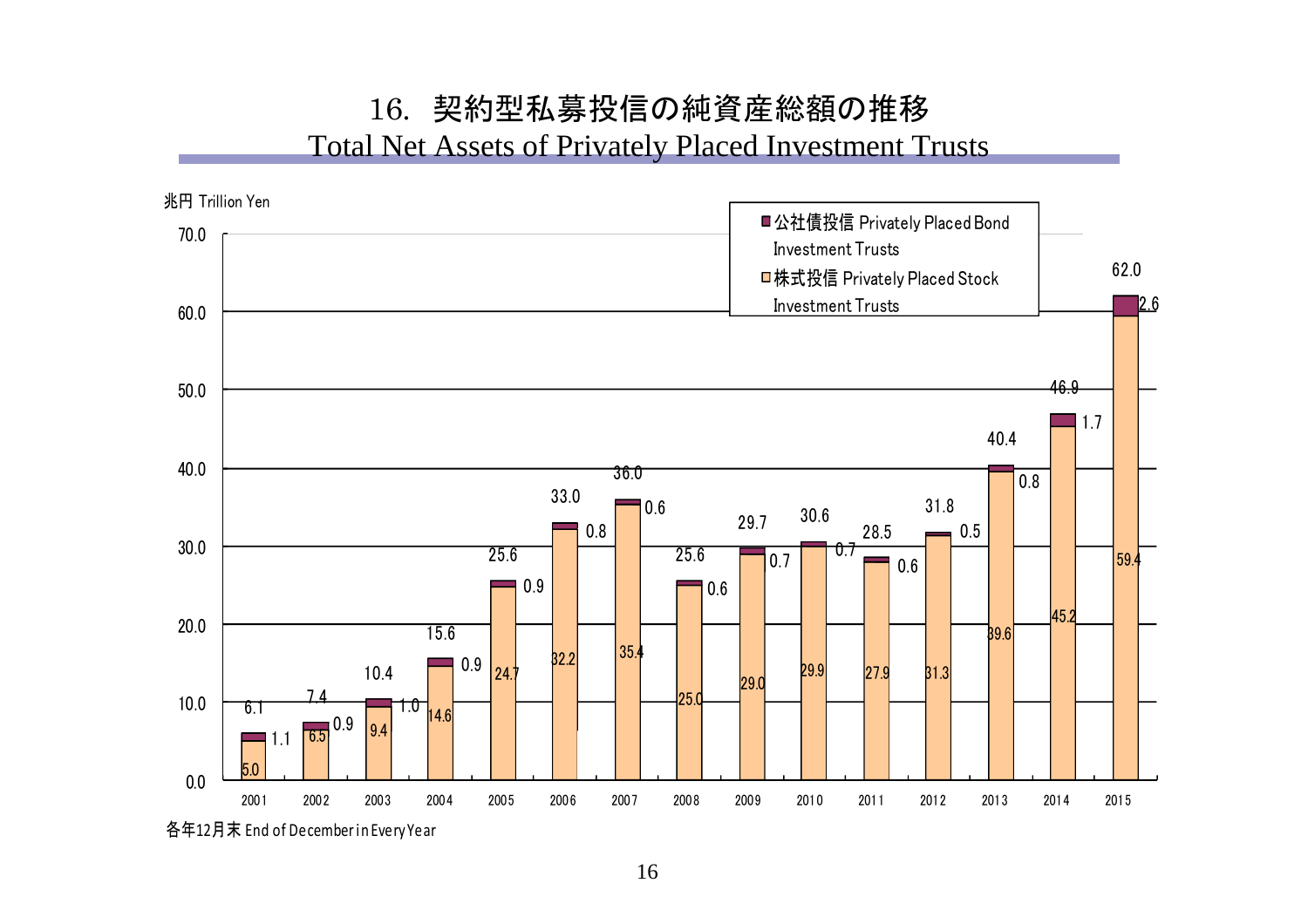### 17. 主要国における個人金融資産構成の比率

Ratio of Individual Financial Assets Structure in the Major Countries

#### -2015年第3Qにおける、日本の個人金融資産に占める投資信託の比率は5.4%。

Percentage of investment trusts occupied in Japanese individual financial Assets are 5.4% in end of September 2015. 日本:**1,684**兆円

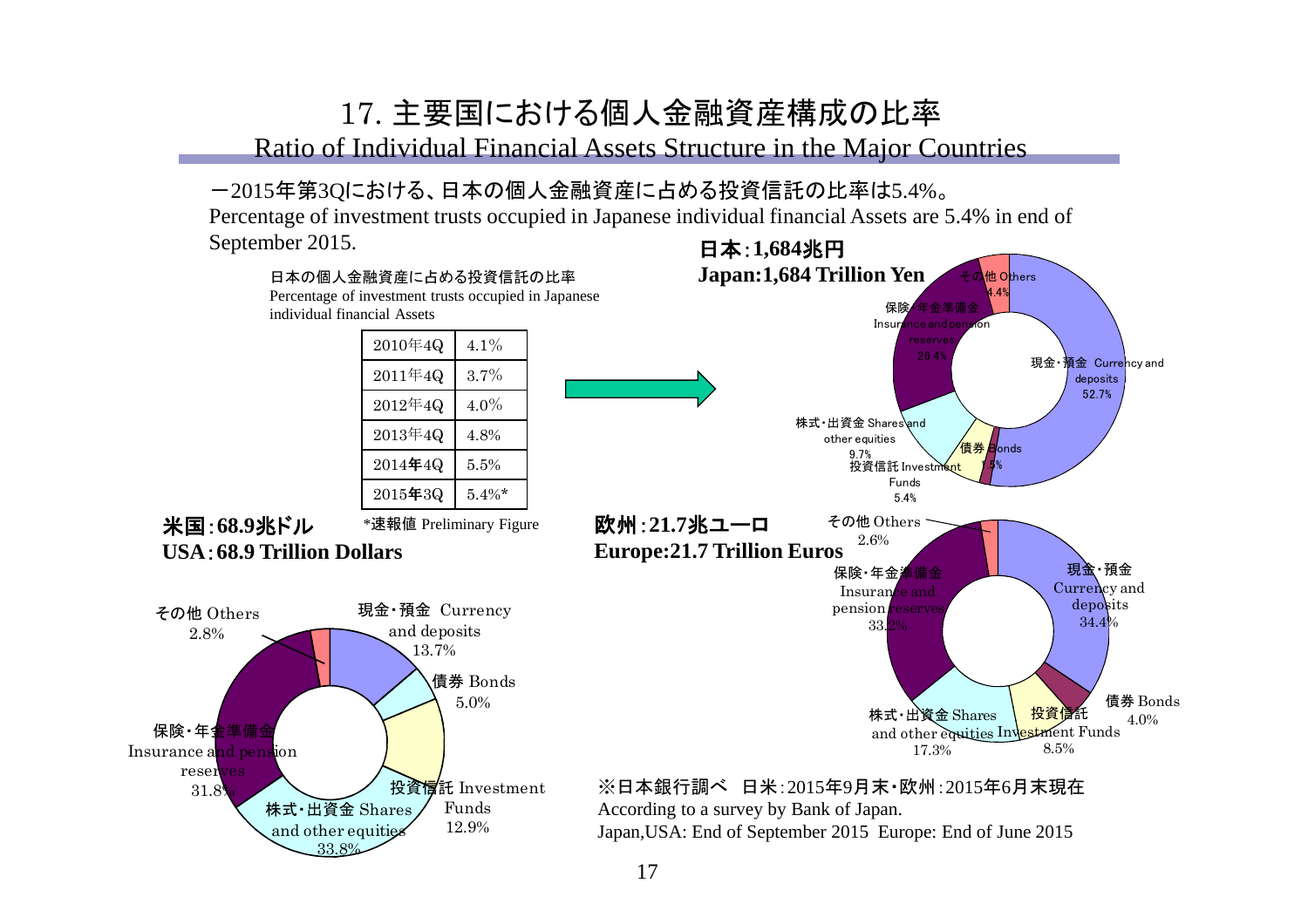#### 18. 投資信託の世界統計 World Statistics of Investment Funds



世界の規制オープンエンド投資信託の残高(兆ドル、四半期末) Total Net Assets of Open-end Investment Funds in World (Trillion dollar/ End of Quarter)

投信残高上位**10**カ国(**2015**年**6**月末) **Top 10 Countries of Amount of Total Net Assets of Investment Funds (End of June 2015)**

|          | 国名<br>Country         | 残高(10億ドル)<br><b>Total Net Assets</b><br>(Billion US Dollars) |    | 国名<br>Country        | 残高(10億ドル)<br><b>Total Net Assets</b><br>(Billion US Dollars) |
|----------|-----------------------|--------------------------------------------------------------|----|----------------------|--------------------------------------------------------------|
| 1        | 米国 $USA$              | 18,222                                                       | 6  | 英国 UK                | 1,662                                                        |
| $\bf{2}$ | ルクセンブルグ<br>Luxembourg | 3,691                                                        | 7  | オーストラリア<br>Australia | 1,587                                                        |
| 3        | アイルランド<br>Ireland     | 2,078                                                        | 8  | 日本<br>Japan          | 1,263                                                        |
| 4        | フランス<br>France        | 1,897                                                        | 9  | 中国<br>China          | 1,120                                                        |
| 5        | ドイツ<br>Germany        | 1,831                                                        | 10 | カナダ<br>Canada        | 975                                                          |

2015年第1四半期より、IIFAはオープンエンド型投資信託の集計対象範囲を拡大、すなわち、上場投信、機関投資家向けファンド、元本保証/保全型ファンド等を追加している。 From the 1Q 2015, IIFA has expanded the aggregate scope of statistics. In other words, IIFA added ETFs, institutional funds, guaranteed /protected funds in the statistics.